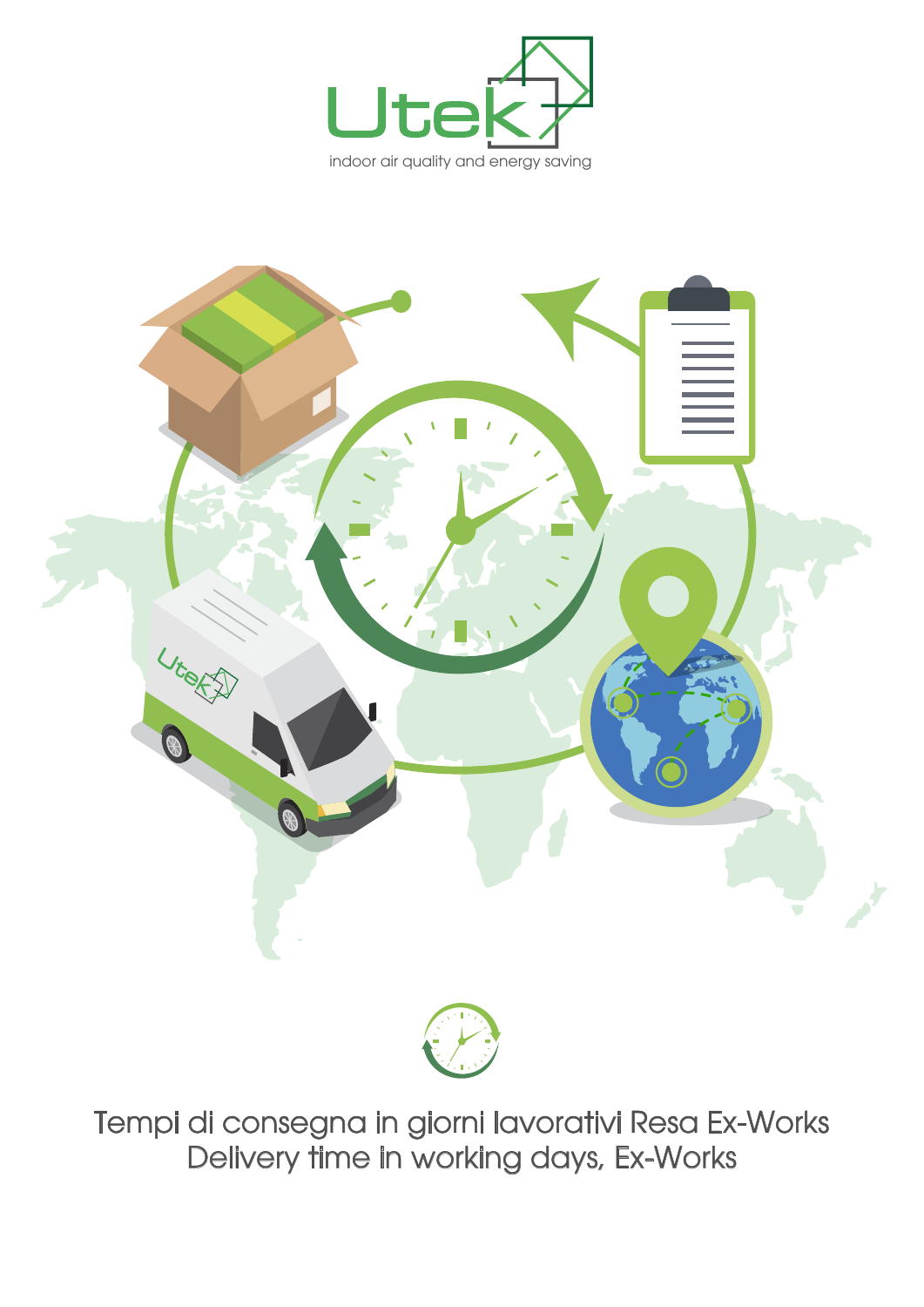

UNITÀ DI VENTILAZIONE con RECUPERO DI CALORE per EDIFICI RESIDENZIALI VENTILATION UNIT with HEAT RECOVERY for RESIDENTIAL BUILDINGS



Versione ENTALPICA : 22 giorni lavorativi ENTHALPIC version: 22 working days

## MICRO-V REVERSUS/REVERSUS tutte le taglie/all sizes



Versione ENTALPICA : 22 giorni lavorativi

## UVD



Versione ENTALPICA : 22 giorni lavorativi ENTHALPIC version: 22 working days



## Versione ENTALPICA : 22 giorni lavorativi ENTHALPIC version: 22 working days

### FLAT HRE-RES JD



Versione ENTALPICA : 22 giorni lavorativi ENTHALPIC version: 22 working days

## MICRO-REV MICRO-FLAT



Versione ENTALPICA : 22 giorni lavorativi ENTHALPIC version: 22 working days





Versione ENTALPICA : 22 giorni lavorativi ENTHALPIC version: 22 working days

## AURA/AURA-EVO





FLAT-V RC-TOP











## Versione ENTALPICA : 22 giorni lavorativi ENTHALPIC version: 22 working days

Versione ENTALPICA : 22 giorni lavorativi ENTHALPIC version: 22 working days

Tutte le macchine residenziali con pre-elettrico a bordo : 7 giorni lavorativi |All residential units with internal electric pre-heater: 7 working days Tutte le macchine residenziali versione SPECCHIATA: 14 giorni lavorativi |All residential units MIRRORED version: 14 working days Tutti i tempi di consegna sono da considerarsi nel limite dei componenti in stock o salvo venduto| all delivery times are to be considered within the limits of the components in stock or prior sale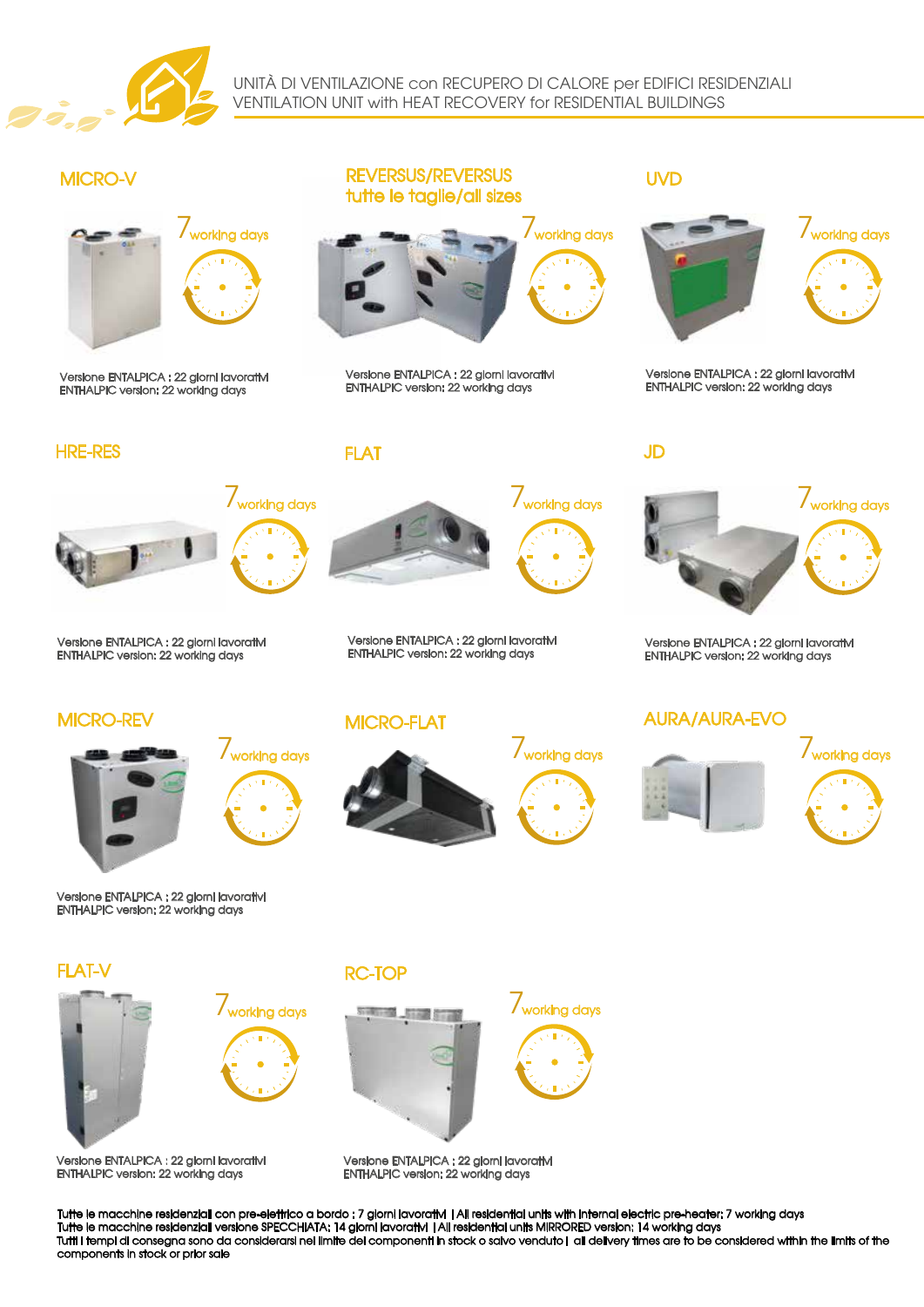

# CRHE-H e CRHE-V





CRHE-H/V

# CRHE-V 4500 - 5600



HRE-TOP EC

# 12 working days

FAI-ED









DUO-ED/EC 6: 12 gg lavorativi DUO-ED/EC 6: 12 working days



UVR & UVR-TOP UNITAL UTA









Tutte le macchine terziarie con batterie di PRE o POST :vedi consegna standard unità *All tertiary units with PRE or POST coil: see standard delivery of the unit*

Tutte le macchine terziarie con batterie a gas : 22 giorni lavorativi *All tertiary units with gas coil: 22 working days*

Tutte le macchine terziarie versione SPECCHIATA: vedi consegna standard unità *All tertiary units MIRRORED version: see standard delivery of the unit*

Tutte i tempi di consegna sono da considerarsi nel limite dei componenti in stock o salvo venduto *All delivery times are to be considered within the limits of the components in stock or prior sale*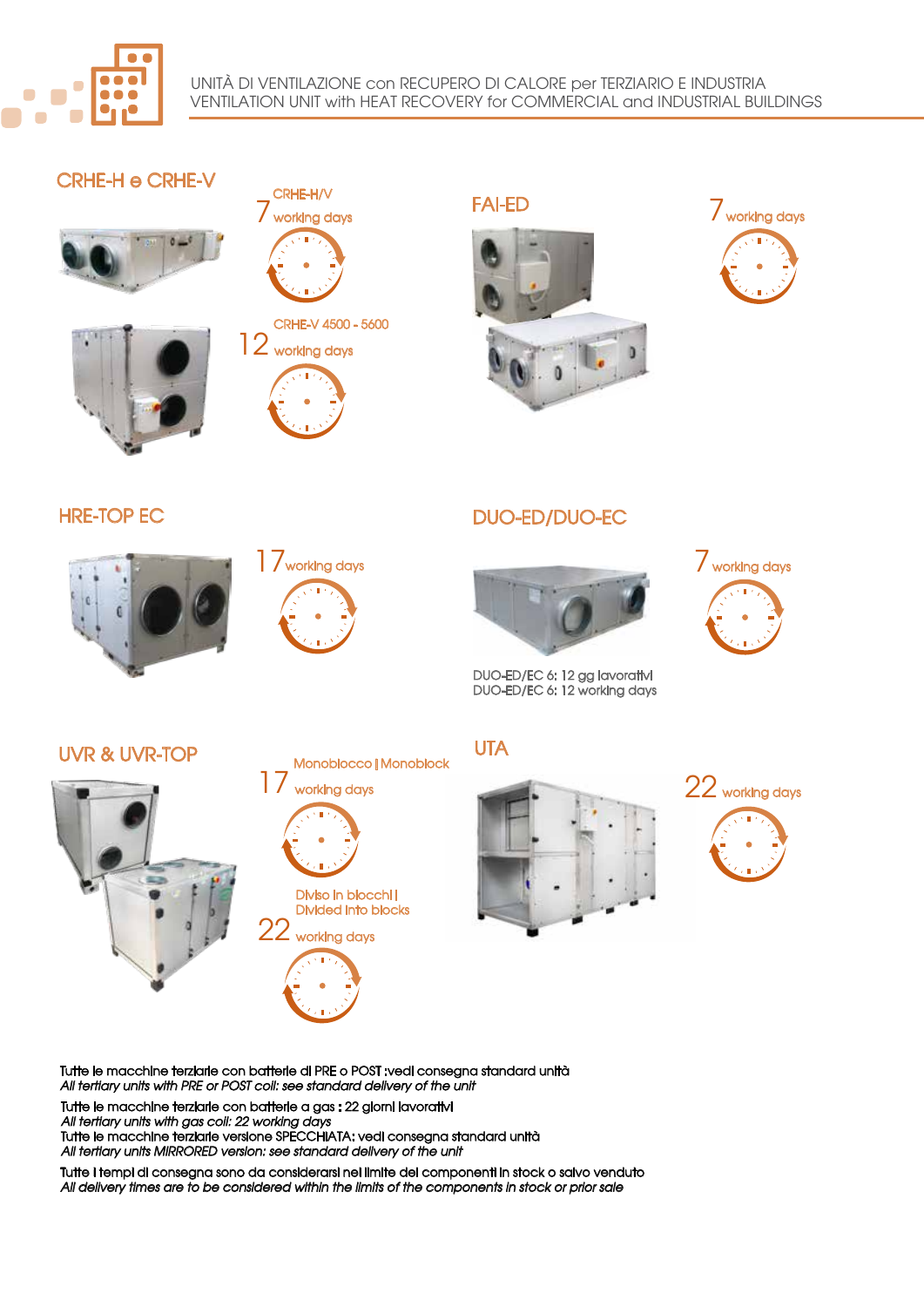



UNITÀ DI CLIMATIZZAZIONE e UNITÀ DI DEUMIDIFICAZIONE AIR CONDITIONING UNIT and DEHUMIDIFIERS

HRU-EC taglia 1, 2, 3 e 4 / Size 1, 2, 3 and 4



(\*) HRU-ED/EX e HRU-EC taglia 5: 27 giorni lavorativi HRU-ED/EX and HRU-EC size 5: 27 working days

DEH & DEH-V



# DEH/DEH-V e DEH IDRONICO

7working days











UNITÀ DI FILTRAZIONE AIR FILTRATION UNIT

**CAFIL** 





Tutti i tempi di consegna sono da considerarsi nel limite dei componenti in stock o salvo venduto *All delivery times are to be considered within the limits of the components in stock or prior sale*